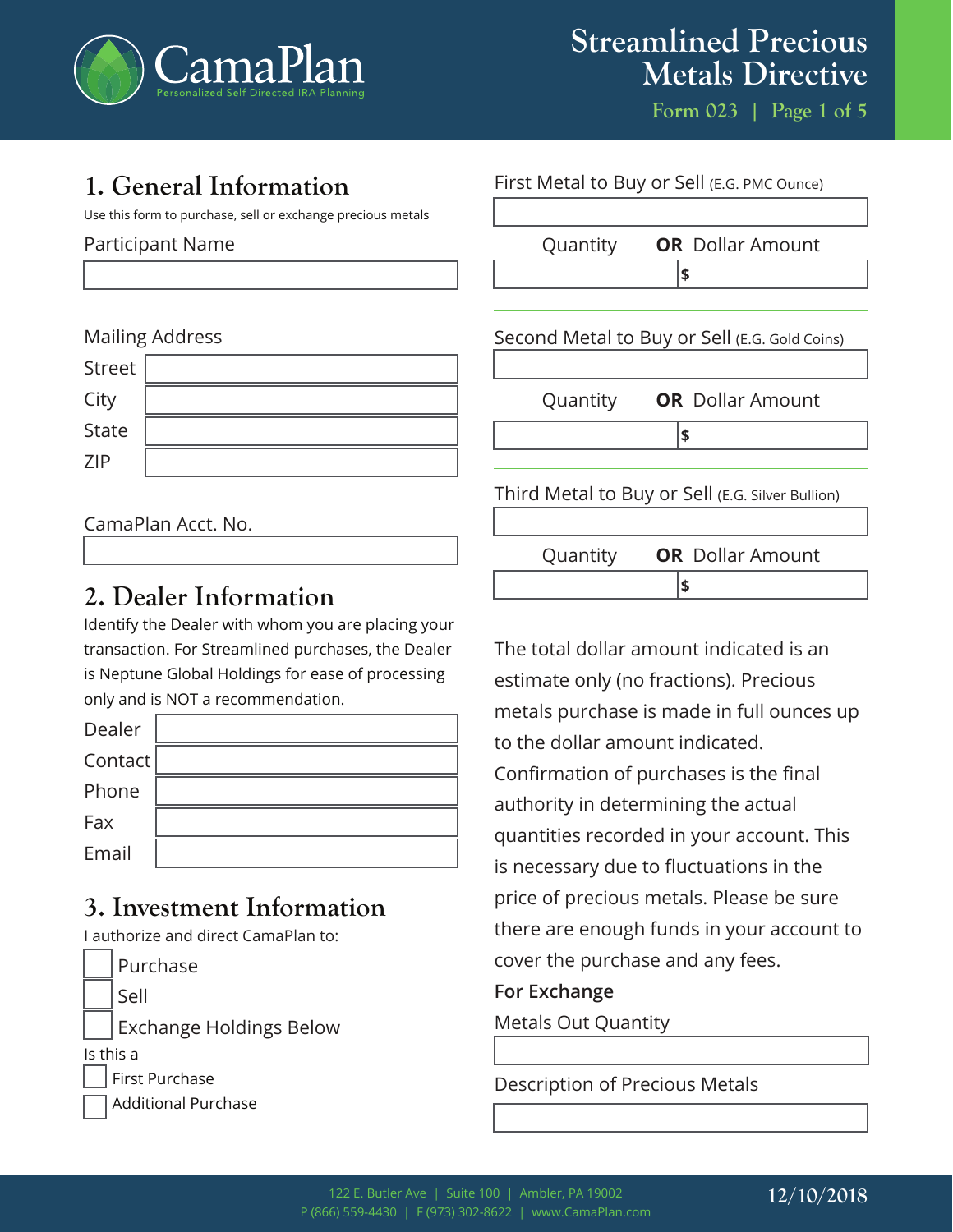

**Form 023 | Page 2 of 5**

### Metals Out Quantity

### Description of Precious Metals

# **4. Storage**

A precious metals storage account at International Depository Services (IDS) is required for the holding of precious metals in your IRA. I understand that the precious metals owned by my IRA will be stored at IDS under a CamaPlan master account for the benefit of your IRA.

See for further information www.IDS-Delaware.com

 Commingled Storage - I understand that CamaPlan has its own storage area in the vault with IDS and my IRA precious metals will be commingled in this storage area with other CamaPlan clients.



# **5. Transaction**

I authorize and direct CamaPlan to send funds for this purchase to the Dealer listed in section 2. How will transaction fees be paid?

| Account     Check     Credit Card |  |  |  |  |
|-----------------------------------|--|--|--|--|
| Wire Funds To:                    |  |  |  |  |
| <b>Bank Name:</b>                 |  |  |  |  |
| Account Name:                     |  |  |  |  |
| Acct. Address:                    |  |  |  |  |
| ABA/Routing#                      |  |  |  |  |
| Bank Account#                     |  |  |  |  |

# **6. Signature**

I recognize that this Streamlined Precious Metals Purchase Directive is a legal document that may affect me adversely. Prior to my execution of this Directive, I acknowledge that I was given the opportunity to seek independent legal counsel regarding this Directive. By executing this Directive, I acknowledge that I have reviewed this Directive with independent legal counsel or have knowingly waived my opportunity to do so. Further, I recognize, understand and acknowledge that the Precious Metals Acknowledgement on the following pages is specifically incorporated into and an integral and material part of this Streamlined Precious Metals Purchase Directive.

I further acknowledge that I have read this Directive (including the Precious Metals Acknowledgement on the following pages) and agree, understand and acknowledge the terms herein/therein (including Paragraphs 1-19 of the Acknowledgment). I am executing and delivering this Directive with full knowledge of any and all rights and obligations I may have with respect to the agreements and rights embodied in this Directive and I authorize this Directive.

#### **Authorizing Purchaser's Signature**

**Date**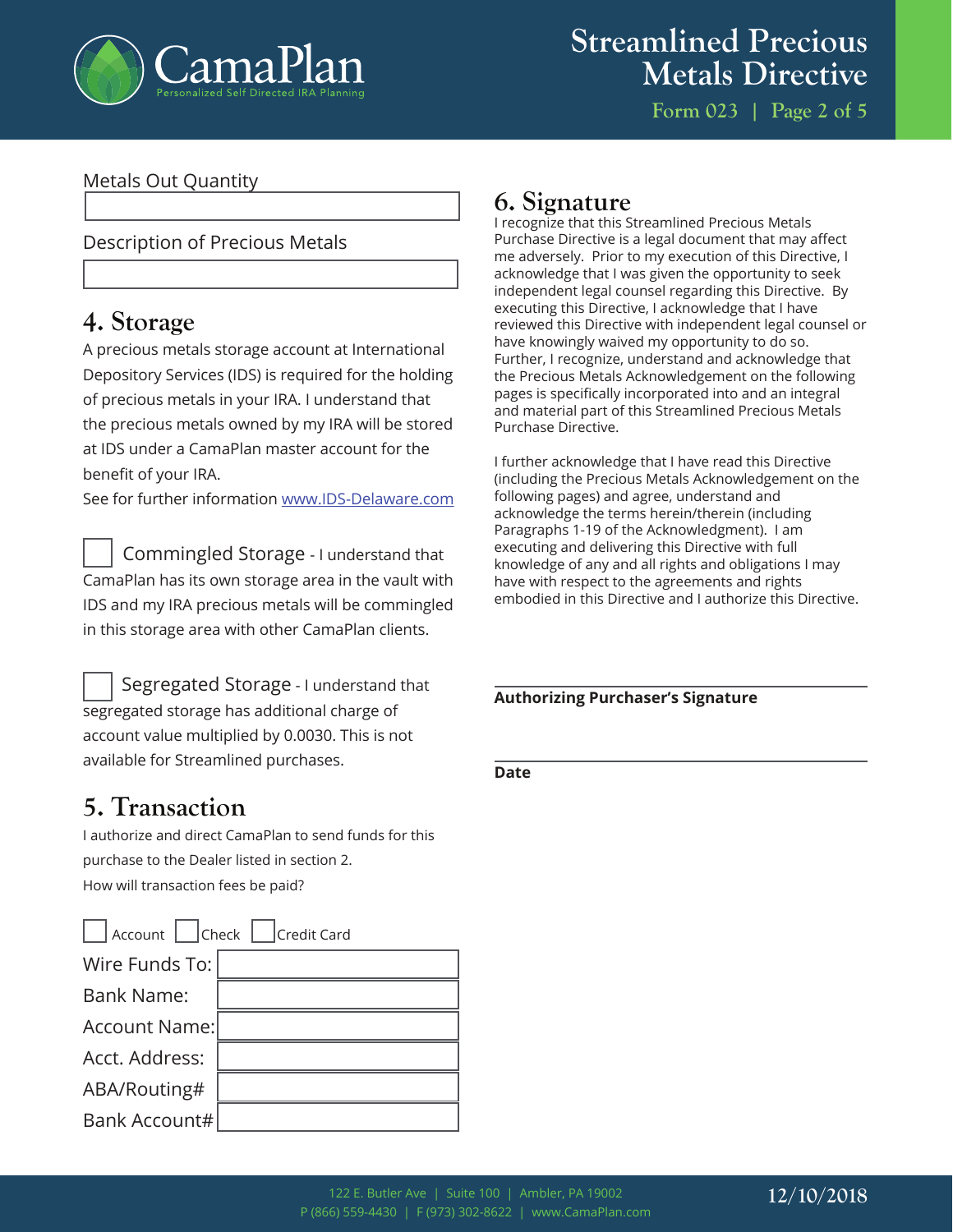

# **Streamlined Precious Metals Directive**

### **Please detach and keep for your records**

# **7. Precious Metals Acknowledgment**

**I direct CAMA Self-Directed IRA, LLC ("CamaPlan") to execute the above Precious Metals transaction with the dealer described above for the benefit of my self-directed account ("Account").** 

**This Precious Metals Acknowledgment is specifically incorporated into and made part of the Streamlined Precious Metals Directive. In executing this Streamlined Precious Metals Directive, I hereby make the following acknowledgments, agreements and representations:**

#### **Dealer Selection**

1. I have evaluated the risks involved with this transaction and have conducted the due diligence I felt appropriate on the dealer I have selected and identified in Section 2 of this Precious Metals Purchase Directive (the "Dealer"). I am solely responsible for the choice of precious metals dealer and CamaPlan has made no representations or recommendations with regards to said dealer. \*The streamlined process presently established with Neptune Global Holdings ("NGH") is utilized for ease of processing and minimizing cost, this is in no way to be considered a recommendation or endorsement. I recognize CamaPlan has informed me to perform my own "due diligence" and I hold harmless and indemnify CamaPlan from any damages resulting from the use of NGH or any other dealer.

#### **Form Completion**

2. I understand that any missing information or incomplete forms may cause delays and additional charges in processing this Streamlined Precious Metals Directive and in releasing the payment or asset, and agree that CamaPlan shall not be responsible for any loss, cost, court cost, expenses or other damages (collectively, "Damages") which may occur as a result of information not provided by me when submitting this Streamlined Precious Metals Directive or any action or inaction by the dealer.

#### **Depository Selection & Storage**

3. I understand that CamaPlan leases vaulted space at International Depository Services ("IDS" or the "Depository"), a Delaware-based full service precious metals depository. All precious metals shall be stored and insured at IDS and are governed by the laws of the state of Delaware. I understand and direct CamaPlan to open the storage account with IDS in accordance with my elected storage method, commingled or segregated. I understand that if I do not indicate a storage option, commingled storage will be the default storage option.

Processing and handling of all precious metals will be performed by IDS staff according to IDS policies and procedures. The Depository shall be solely responsible for the storage and safekeeping of all precious metals. I understand that CamaPlan, through IDS, agrees to maintain in effect all-risk insurance on the Assets stored at IDS. Upon request, CamaPlan will produce a copy of the Certificate of Insurance evidencing coverage for the Assets held by IDS for CamaPlan.

#### **Available Funds**

4. In directing a purchase in precious metals, CamaPlan shall not take any action with regard to this Streamlined Precious Metals Directive unless and until my Account has sufficient liquid funds available to cover the purchase amount including any charges and fees involved with this transaction. I understand and agree to all the charges and fees due to the Dealer and Depository in connection with this transaction and storage of my precious metals directed herein, including but not limited to any safekeeping charges, shipping, handling and insurance fees and direct CamaPlan to pay all such fees and charges from my Account.

#### **Dealer Payment**

5. Payment to the Dealer may be made from my Account after verifying this Streamlined Precious Metals Directive against the Dealer's invoice/confirmation that is signed or acknowledged by me (a fax or scanned document is acceptable). CamaPlan will have no responsibility or liability if the precious metal received by the Depository does not match those described on the invoice/confirmation from the Dealer, and/or, if there is any delay or failure of delivery by the Dealer to the Depository. Therefore, I am solely responsible for confirming precious metals quantities and prices agreed upon with the dealer.

#### **Prohibited Transactions/Collectibles**

6. I certify that the precious metal investment(s) directed herein is/are not prohibited transactions as defined in § 4975 of the Internal Revenue Code of 1986, as amended; that the investments are not in precious metals that are collectibles, and are permitted to be held in an IRA pursuant to IRC §§ 408(m)(3)(A)(i)-(iv) and 408(m)(3)(B), and that I have consulted with a legal or tax professional to the extent necessary for me to make this certification. I certify that I have not received any legal or tax advice from CamaPlan or its employees. I understand that the law with respect to IRA investment in precious metals may change such that the specific precious metals purchased pursuant to this Directive become "collectibles," and are no longer permitted IRA investments, which could put my IRA at risk for early withdrawal taxes and penalties, and therefore, I agree to indemnify and hold harmless CamaPlan and IDS for any taxes, penalties, and costs associated with such result. I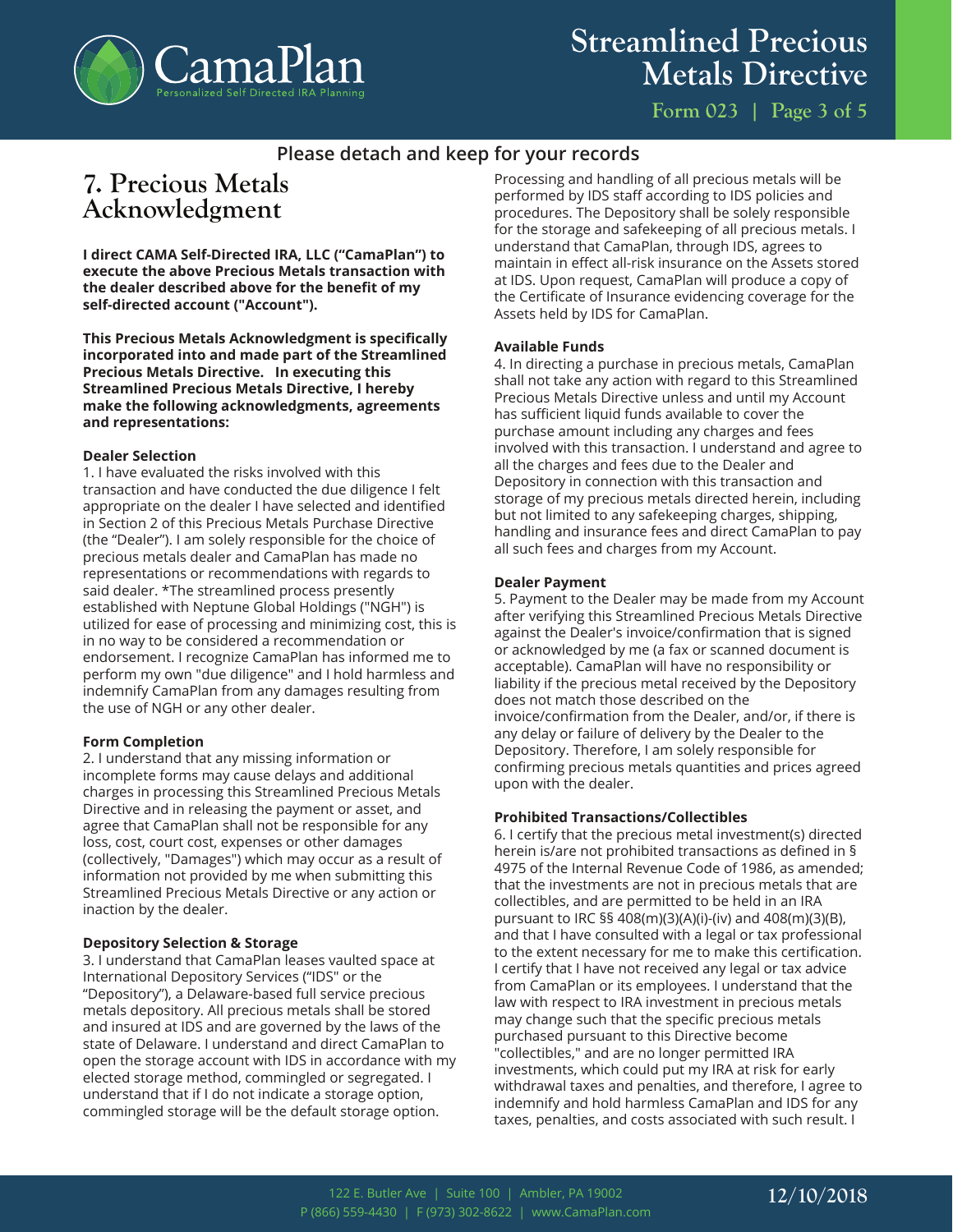

**Streamlined Precious Metals Directive**

**Form 023 | Page 4 of 5**

undertake to apprise myself of any changes in the law with respect to the specific precious metals purchase pursuant to this Streamlined Precious Metals Directive, and I affirm that it is my sole responsibility to ensure the continued compliance of my IRA with the prohibited transactions rules of the Internal Revenue Code of 1986, as amended.

#### **No Investment Advice**

7. In regard to this Streamlined Precious Metals Directive, I, the Account holder, take sole responsibility for the selection and performance, including the future value, of the precious metals purchased, exchanged or sold. I have received no investment or other advice from CamaPlan or its employees, nor any recommendation as to any purchase, exchange or sale, and I agree to indemnify and hold CamaPlan harmless from any damages resulting from my investment decision.

#### **Fees**

8. I have reviewed and agree to the Precious Metals Fee Schedule in the Precious Metals New Account Application & Adoption Agreement indicating all fees associated with the purchase, storage, packing and shipping of physical precious metals in my CamaPlan Account, including safekeeping charges, shipping, handling and insurance fees.

#### **Authenticity of Precious Metals**

9. CamaPlan is not responsible for the purity, weight, metal content or authenticity of any coins or bullion purchased, and the related breach, misrepresentation, omission of the dealer and any damages resulting therefrom.

#### **Price Spreads**

10. I understand that an investment in precious metals is dependent on global markets and other factors and there may be fluctuations in price of the precious metals, and I direct CamaPlan to process this transaction on behalf of my Account by way of the Streamlined Precious Metals Directive or other such form acceptable to CamaPlan fully aware of the risks of such price fluctuations. I agree to waive any claims that I may have, past, present or future, known or unknown, anticipated or unanticipated with respect to the fluctuations or change in the price or condition of any precious metals. I understand that the difference between the price at which precious metals can be bought and the price at which they can be sold at any given time is called "price spread."

#### **Valuation**

11. I understand the values reflected on my Account with CamaPlan for precious metals shall reflect spot prices or the published Johnson Matthey price. Spot prices should be used as an estimation only and should not be

construed as a firm bid price to buy the precious metals by any broker or dealer. Spot prices are generally for small quantities; the actual quantity of a transaction may affect the price received for any item. Spot prices do not include any dealer mark-ups, mark-downs or commissions. Proof coins must be encapsulated in complete, original mint packaging, including certificate of authenticity, and in excellent condition. Non-proof coins must be in Brilliant Uncirculated condition and free from damage. Price indications for specific bullion products may be obtained from various sources including the precious metals broker dealer or on the Internet at sites such as www.BullionValues.org,

#### **Depository Notification & Contact**

12. I understand that the Dealer delivers directly to IDS and that there are fees charged for storage and insurance based on the calendar year. The full annual charge is due for each full or fractional calendar year during which precious metals are stored. I understand that CamaPlan relies on the accuracy of the Inventory Report from IDS. Receipt and withdrawal statement confirmation will be provided by IDS/CamaPlan via electronic mail, and I am aware that other means may incur additional costs.

#### **Depository Processing**

13. International Depository Services timing. Regarding deliveries into IDS/CamaPlan (In-Shipments), during normal operating hours or at other times as may be mutually agreed upon by the CamaPlan and IDS in advance, and with at least two (2) business day's prior Official Notice, I understand that IDS will receive In-Shipments of the assets for my sub-Account. For unusually large or non-standard In-Shipments, I acknowledge that IDS reserves the right to require up to four (4) business day's prior Official Notice to accept such In-Shipments. regarding deliveries out of IDS (Out-Shipments), I understand that IDS will use its best efforts to arrange Out-Shipments from IDS's facilities within two (2) business days of receiving CamaPlan's Official Notice. Regarding any Out-Shipment where delivery within a two (2) business day period is not practical or reasonable, I understand that IDS will use its best efforts to arrange for Out-Shipments within four (4) business days. Notwithstanding the provisions of this paragraph, I recognize that unusual depository activity may delay Out-Shipments of the assets beyond four (4) business days, and further agree that IDS shall not be liable for any damages arising from such delays. IDS will notify CamaPlan promptly of any delay. I further acknowledge that IDS will not, and cannot accept any instructions from me or any other source, or provide any information to me, relating to my assets, other than a "Notice of Asset Receipt" and the "Notice of Asset Withdrawal" which IDS will send me at such time when the assets are transferred or otherwise moved from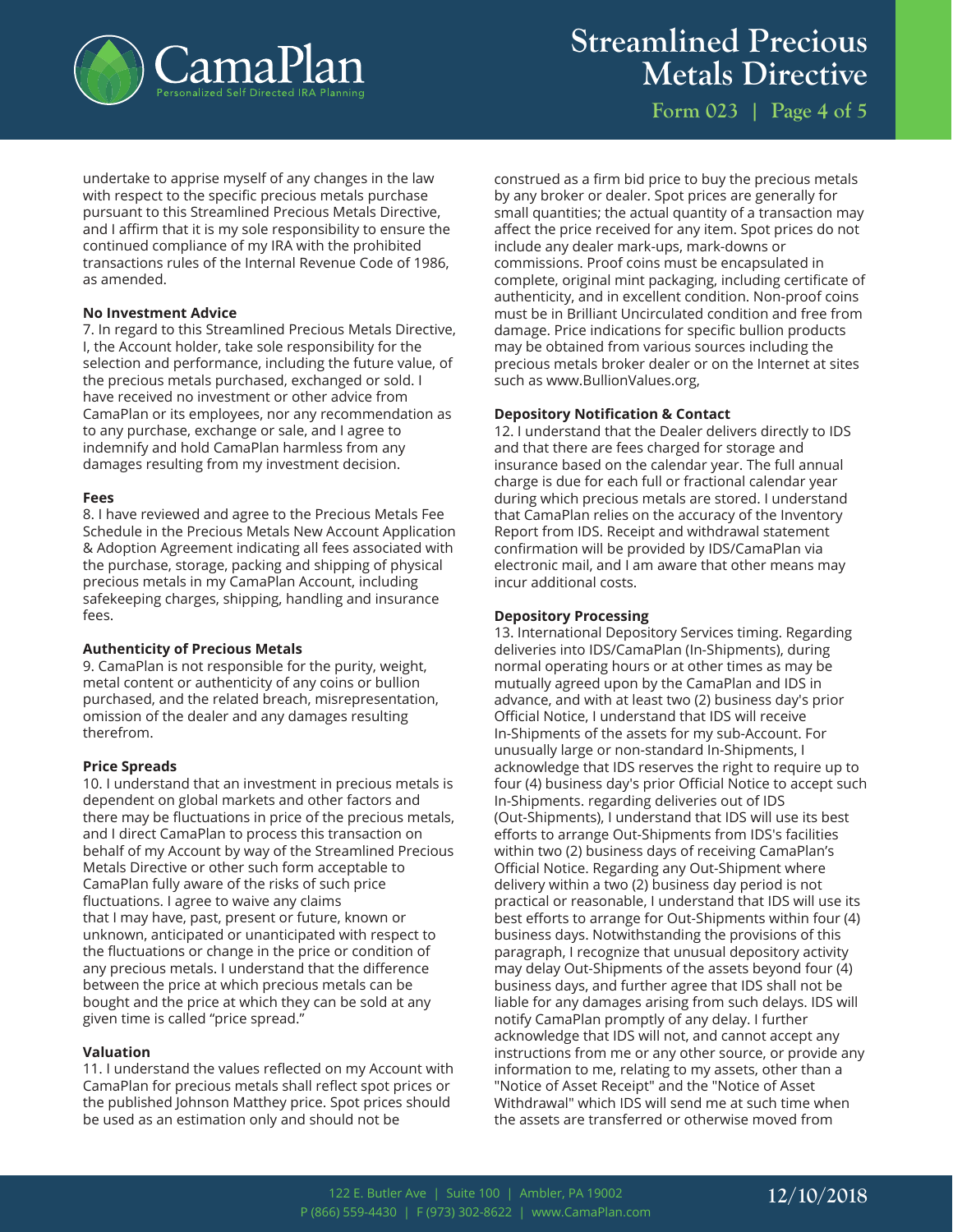

**Form 023 | Page 5 of 5**

IDS's facility. I agree not to contact IDS with any inquiries pertaining to the Assets, and I will direct all questions to CAMA Plan directly.

#### **Gross Negligence Only**

14. I agree to indemnify and hold CamaPlan and IDS, its officers, directors and employees free and harmless against all liabilities, damages, losses, expenses, claims, demands, suits, fines or judgments, including but not limited to costs and attorney's fees, except to the extent such damages or liability results from the gross negligence or intentional misconduct of CamaPlan or IDS, their officers, directors, employees or of any sub-custodian for CamaPlan or IDS.

#### **Successors and Assigns**

15. This Acknowledgment (together with the Streamlined Precious Metals Directive) is binding upon, and inures to the benefit of myself, CamaPlan, IDS and our respective successors and assigns.

#### **Force Majeure**

16. Neither IDS nor CamaPlan shall be liable for any failure to transfer or deliver the assets pursuant to this Streamlined Precious Metals Directive during any period in which IDS is prevented from doing so as the direct and proximate result of war (whether an actual declaration thereof is made or not), sabotage, insurrection, riot, act of civil disobedience, act of public enemy, act of any government or any agency or subdivision thereof, judicial action, labor dispute, explosion, storm, technical failure, utility or systems failure, fire or flood, provided, however, that nothing contained herein shall impair the obligation which IDS shall have to substitute insurance proceeds therefore unless such proceeds are not payable by the appropriate insurance carriers by reason of any exclusion contained in the applicable policies.

#### **Arbitration, Venue, Recovery of Attorneys' Fees & Limitation of Liability.**

17. I agree and acknowledge that all claims and disputes of every type and nature between or among myself and CamaPlan, including but not limited to claims in contract, tort, common law or alleged statutory violations, shall be submitted to binding arbitration pursuant to all applicable rules of the American Arbitration Association. Additionally, I agree that whether a claim or dispute is subject to arbitration shall be submitted to binding arbitration pursuant to all applicable rules of the American Arbitration Association. I further acknowledge and agree that this Precious Metals Directive (including this Acknowledgement) shall be governed by and construed in accordance with the laws of the Commonwealth of Pennsylvania and all proceedings will take place in Montgomery County, Pennsylvania. Arbitration is final and binding on the parties.

AND WAIVE MY RIGHT TO A JURY TRIAL. I HEREBY FURTHER WAIVE ANY RIGHT I MAY HAVE TO INSTITUTE OR CONDUCT LITIGATION OR ARBITRATION IN ANY OTHER FORUM OR LOCATION, OR BEFORE ANY OTHER BODY, WHETHER INDIVIDUALLY, REPRESENTATIVELY OR IN ANY OTHER CAPACITY.

18. In the event I commence an action concerning or relating in any way to this Streamlined Precious Metals Directive (including this Acknowledgement), the prevailing party therein shall be entitled to recover all of his/her/its costs, disbursements and reasonable attorneys', experts', consultants' and witnesses fees, incurred in each and every such action, including without limitation, actions based in contract, tort, common law and/or alleged statutory violations, and any and all appeals or petitions relating thereto.

19. By executing this Streamlined Precious Metals Directive, I recognize, understand and acknowledge that CamaPlan shall not be liable for any consequential, exemplary, incidental, indirect, or special damages including but not limited to, lost profits and/or lost principal/investments, resulting from any claims or cause of action commenced between or among the parties hereto concerning or relating to this Streamlined Precious Metals Directive (including this Acknowledgement), including but not limited to, the negotiation, interpretation, validity, performance or breach of this Streamlined Precious Metals Directive. Notwithstanding any other provision of this Streamlined Precious Metals Directive (including this Acknowledge), and unless a higher limit of liability is expressly provided elsewhere in a provision making reference to this Paragraph, CamaPlan's total aggregate liability for any loss or damage for claims between or among the parties here concerning or relating to the Precious Metals Directive, including but not limited to the negotiation, interpretation, validity, performance or breach of this Precious Metals Directive, shall not exceed the lesser of the annual record-keeping maintenance fees, along with transaction fees, special handling fees and processing fees paid to CamaPlan to date or \$5,000. I hereby release CamaPlan from any liability exceeding such amount.

I HEREBY WAIVE MY RIGHT TO SEEK REMEDIES IN COURT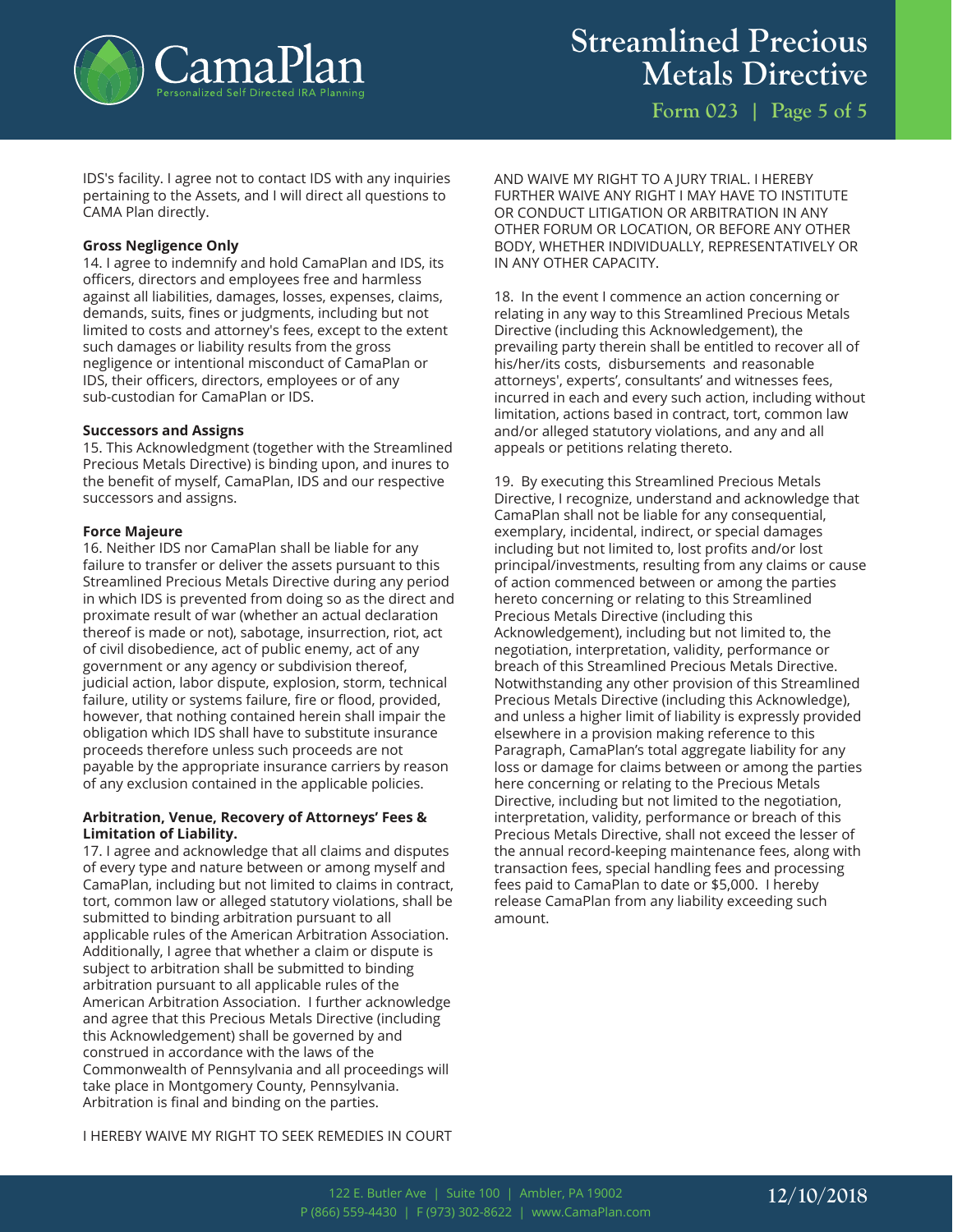

#### **Account Opening Application & Account Agreement – Precious Metals**

### *For an Account Administered by:*  **CamaPlan Self Directed IRA, LLC 122 East Butler Ave, Suite 100, Ambler, PA 19002**

#### **PLEASE PRINT CLEARLY**

| <b>Account Owner: CamaPlan SDIRA FBO:</b> |                        |  |  |
|-------------------------------------------|------------------------|--|--|
|                                           |                        |  |  |
| FBO Client Address:                       |                        |  |  |
|                                           |                        |  |  |
| FBO Client Email Address:                 |                        |  |  |
|                                           |                        |  |  |
| <b>Plan Type and Account Number:</b>      |                        |  |  |
|                                           |                        |  |  |
| FBO Client Business Phone:                | FBO Client Home Phone: |  |  |
|                                           |                        |  |  |
| FBO Client Mobile Phone:                  |                        |  |  |
|                                           |                        |  |  |

This Agreement will govern the Account (Account) that you establish with Neptune Global Holdings LLC (NGH) through CamaPlan.

**Direction Authorization**. NGH will endeavor to buy or sell certain precious metals bullion products in accordance with the instructions received from CamaPlan SDIRA (CamaPlan) on behalf of your qualified plan pursuant to the terms of this Agreement. NGH reserves the right to refuse to buy or sell for CamaPlan and/or your qualified plan if the instructions are unreasonable or if NGH is unable to comply with the instructions.

**Payment & Settlement for Buy Orders**. Buy Orders must be paid for prior to placing such order, unless otherwise agreed to prior to the order being placed. NGH reserves the right to refuse an order when the confirmed price is incorrect, due to either computer-related problems or sudden movements in the gold market. Bullion purchased hereunder will be shipped pursuant to CamaPlan's directions after NGH receives all funds required to settle trade.

**Sell Orders**. NGH will, if practical, sell Bullion at NGH's quoted price and terms pursuant to CamaPlan's written request by executing a Sell Order of Bullion for your Account. If NGH is unable to execute a Sell Order in accordance with the terms of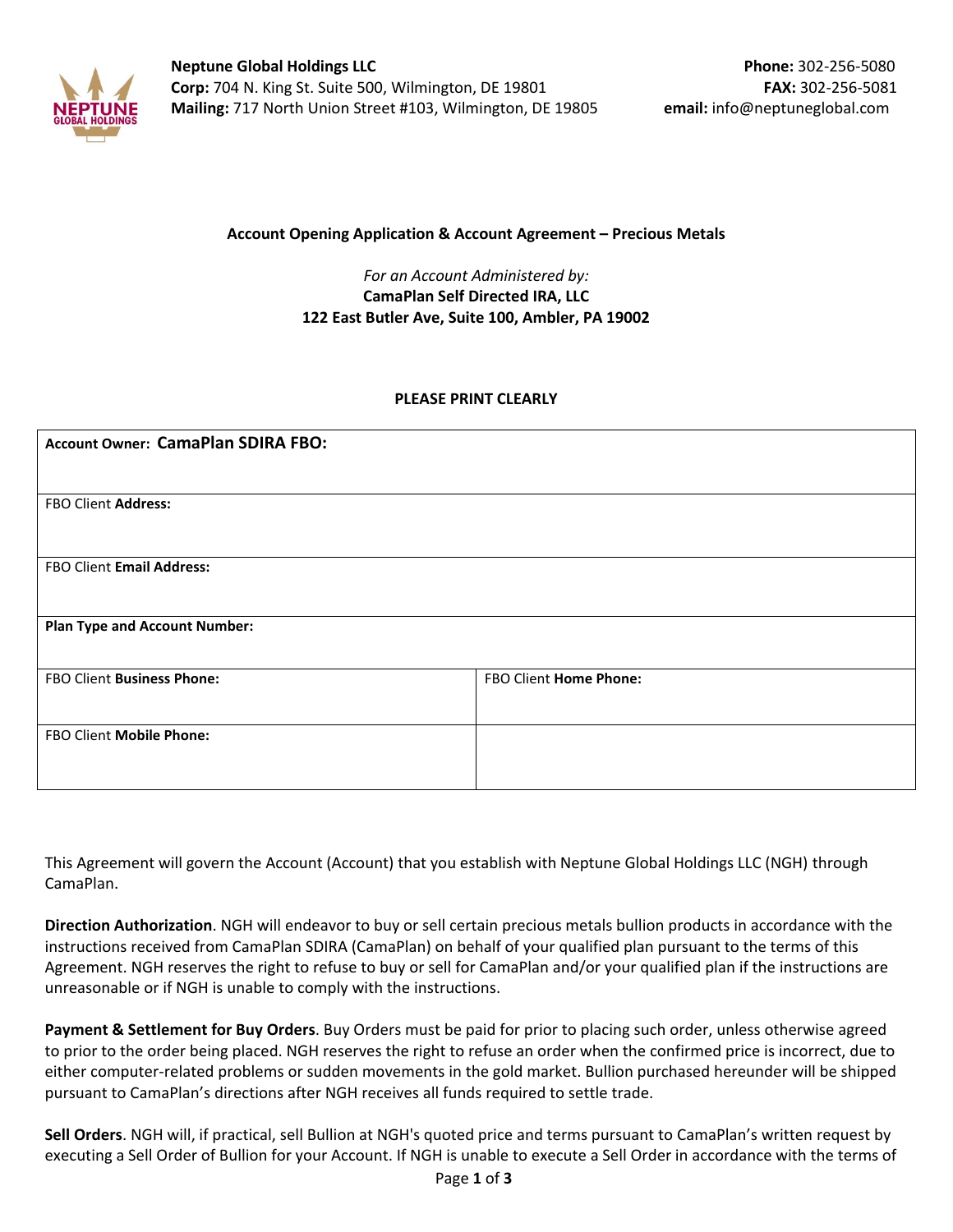such order, NGH will request further instructions from CamaPlan and will not execute a Sell Order except upon CamaPlan's further instructions.

**Confirmation**. Written confirmation of each Buy Order or Sell Order execution will be sent to CAMA and you. If CAMA or you believe that any such confirmation inaccurately describes a transaction, you agree to notify NGH promptly. The confirmation will be considered correct unless NGH is notified to the contrary in writing no later than two (2) days after the date of the confirmation.

**Shipping & Transferring Bullion.** All Shipping, handling and insurance charges associated with the purchase, sale and/or transfer of bullion for the Customer's Account are the responsibility of the customer, unless otherwise agreed to in writing.

**Settlement Failure**. If Buy Order is unable to settle by reason of CAMA's or your failure to make timely payment for Bullion ordered CamaPlan and you authorize NGH to sell the Bullion purchased and CamaPlan and you agree to reimburse NGH for all costs, losses, penalties, interest, or liabilities incurred by NGH as a result of such failure to pay timely.

**Force Majeure**. NGH shall not be liable to CamaPlan, your qualified account, or you for any losses CamaPlan, your qualified account, or you incur due to NGH's inability to carry out your directions due to government acts, wars, strikes, mechanical failure, acts of God, unusual market behavior or activity, or circumstances beyond its control.

**Severability and Jurisdiction**. If any provision or part of this Agreement becomes invalid by law, regulation or proceeding or is found to be otherwise unenforceable, all other provisions shall remain in full force and effect. This Agreement constitutes the entire agreement between the parties with respect to the transactions contemplated hereby and shall be construed in accordance with the laws of Delaware exclusive of conflicts of law's provisions. Your qualified account hereby waives your right to a jury trial in any such action. You further hereby agree that jurisdiction and venue for any action arising under or relating to this Agreement shall be exclusively within the state or federal courts located in Delaware.

**Customer Consent**. In the event NGH receives notice of an order of any court of the United States of America or any of the states affecting or purporting to affect the operation, maintenance or handling of CamaPlan's and/or your Account, CamaPlan FBO your account and you agree that NGH may comply with the terms of any such order even if the court issuing the order did not have jurisdiction over NGH, CamaPlan FBO your account, you or CAMA's and/or your Account. CamaPlan FBO your account and you acknowledge that federal or state law may require NGH to report transactions hereunder to federal or state governments and consent to the submission of any such reports. CAMA and you agree to provide NGH appropriate identifying information, including a correct tax identification number, to allow NGH to comply with all reporting requirements.

**Warranty and Indemnification**. CamaPlan FBO your account and you warrant that all representations made to NGH pursuant to this Agreement are true to the best of CamaPlan FBO your account and your knowledge and that CamaPlan FBO your account and your performance hereunder will comply with all applicable laws. CamaPlan and you agree to indemnify and save NGH harmless for any and all liability, loss or damage (including reasonable attorney's fees) arising out of CamaPlan's and/or your breach of such warranty or any willful or negligent act or omission by CamaPlan FBO your account and/or you in connection with CamaPlan FBO your account and/or your Account.

**Disclaimer**. CamaPlan FBO your account and you understand that NGH provides no investment advice in connection with CAMA's and/or your account nor does NGH give advice or offer any opinion with respect to the suitability of any bullion investment for CamaPlan FBO your account and/or you. CamaPlan FBO your account and you recognize and acknowledge that bullion markets are volatile, that there is the possibility that a loss will be incurred from an investment in bullion, and that bullion provides no interest or yield. If CamaPlan FBO your account and/or you request delivery, CAMA and/or you acknowledge that once out of the control of NGH's custody, the condition, authenticity, and/or integrity of the bullion can no longer be guaranteed by NGH or its designated depositories. Such Bullion outside NGH's possession normally must be physically presented to NGH at the time CamaPlan FBO your account and/or you wish to sell it. This may involve a delivery process through the postal service, or some other commercial shipper, during which time the bullion value may change due to market fluctuations. Furthermore, NGH or its depositories may require that bullion delivered out of their control and represented to them, be assayed and/or refined by a qualified party to insure its authenticity, before agreeing either to